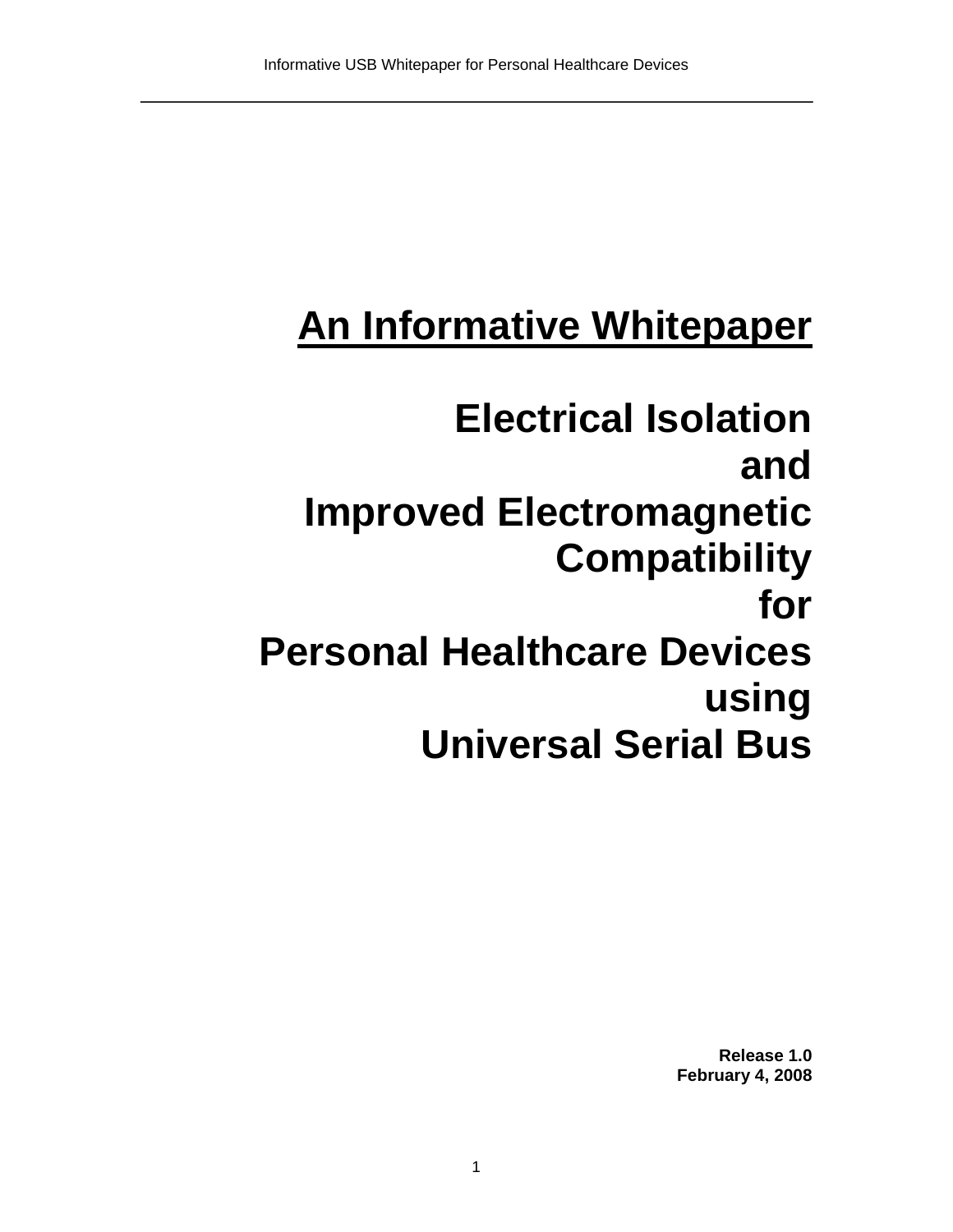### <span id="page-1-0"></span>**Scope of This Release**

This version of the informative Whitepaper incorporates comments from the working group for redistribution and review.

#### **Contributors**

Mark Schnell MSchnell@Cisco.com Max Bassler MBassler@Interacttech.net<br>
Bill Travis BTravis@Littelfuse.com Bill Travis<br>
Steve Whitney<br>
Steve Whitney<br>
Steve Littelfuse.com<br>
Steve Whitney<br>
Continued Biltelfuse.com<br>
Steve Whitney<br>
Continued Biltelfuse.com<br>
Steve Whitney<br>
Continued Biltelfuse.com<br>
Steve 2018 Steve Whitney<br>
Robert Hoy<br>
Robert Hoy@Nonin.com<br>
Robert Hoy@Nonin.com Robert Hoy<br>Doug Bogia Bouglas.P.Bogia@Intel.com INTEL CORPORATION CORPORATION [Douglas.P.Bogia@Intel.com](mailto:Douglas.P.Bogia@Intel.com)<br>
Julie Fleischer Julie.N.Fleischer@Intel.com Julie N.Fleischer@Intel.com John Keys John Keys <sup>John Keys @</sup>Intel.com Song Chung Chung Chung Chung Chung Chung Chung Chung Chung Chung Chung Chung Chung Chung Chung Chung Chung Chung Chung Chung Chung Chung Chung Chung Chung Chung Chung Chung Chung Chung Chung Chung Chung Chung Chung Chung C

#### **Revision History**

| Revision Date |                  | Filename                                            | Editor                | Description     |
|---------------|------------------|-----------------------------------------------------|-----------------------|-----------------|
| 1.0           | February 4, 2008 | Isolation_Electromagnetic_Comp<br>atibility 1.0.doc | Max<br><b>Bassler</b> | Initial release |
|               |                  |                                                     |                       |                 |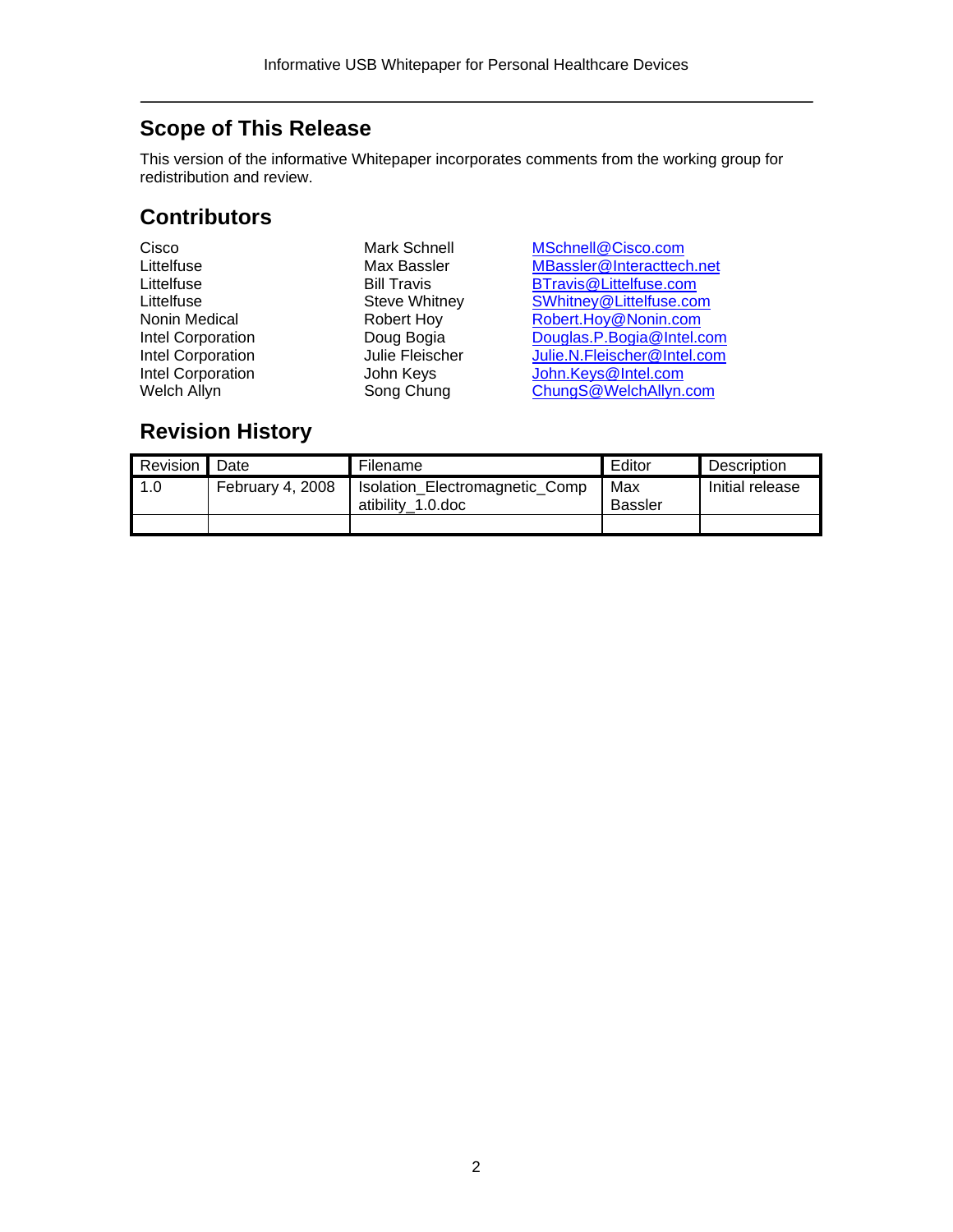**Copyright © 2007, 2008 USB Implementers Forum, Inc.** 

#### **All rights reserved.**

A LICENSE IS HEREBY GRANTED TO REPRODUCE THIS SPECIFICATION FOR INTERNAL USE ONLY. NO OTHER LICENSE, EXPRESS OR IMPLIED, BY ESTOPPEL OR OTHERWISE, IS GRANTED OR INTENDED HEREBY.

USB-IF AND THE AUTHORS OF THIS SPECIFICATION EXPRESSLY DISCLAIM ALL LIABILITY FOR INFRINGEMENT OF INTELLECTUAL PROPERTY RIGHTS, RELATING TO IMPLEMENTATION OF INFORMATION IN THIS SPECIFICATION. USB-IF AND THE AUTHORS OF THIS SPECIFICATION ALSO DO NOT WARRANT OR REPRESENT THAT SUCH IMPLEMENTATION(S) WILL NOT INFRINGE THE INTELLECTUAL PROPERTY RIGHTS OF OTHERS.

THIS SPECIFICATION IS PROVIDED "AS IS" AND WITH NO WARRANTIES, EXPRESS OR IMPLIED, STATUTORY OR OTHERWISE. ALL WARRANTIES ARE EXPRESSLY DISCLAIMED. NO WARRANTY OF MERCHANTABILITY, NO WARRANTY OF NON-INFRINGEMENT, NO WARRANTY OF FITNESS FOR ANY PARTICULAR PURPOSE, AND NO WARRANTY ARISING OUT OF ANY PROPOSAL, SPECIFICATION, OR SAMPLE.

IN NO EVENT WILL USB-IF OR USB-IF MEMBERS BE LIABLE TO ANOTHER FOR THE COST OF PROCURING SUBSTITUTE GOODS OR SERVICES, LOST PROFITS, LOSS OF USE, LOSS OF DATA OR ANY INCIDENTAL, CONSEQUENTIAL, INDIRECT, OR SPECIAL DAMAGES, WHETHER UNDER CONTRACT, TORT, WARRANTY, OR OTHERWISE, ARISING IN ANY WAY OUT OF THE USE OF THIS SPECIFICATION, WHETHER OR NOT SUCH PARTY HAD ADVANCE NOTICE OF THE POSSIBILITY OF SUCH DAMAGES.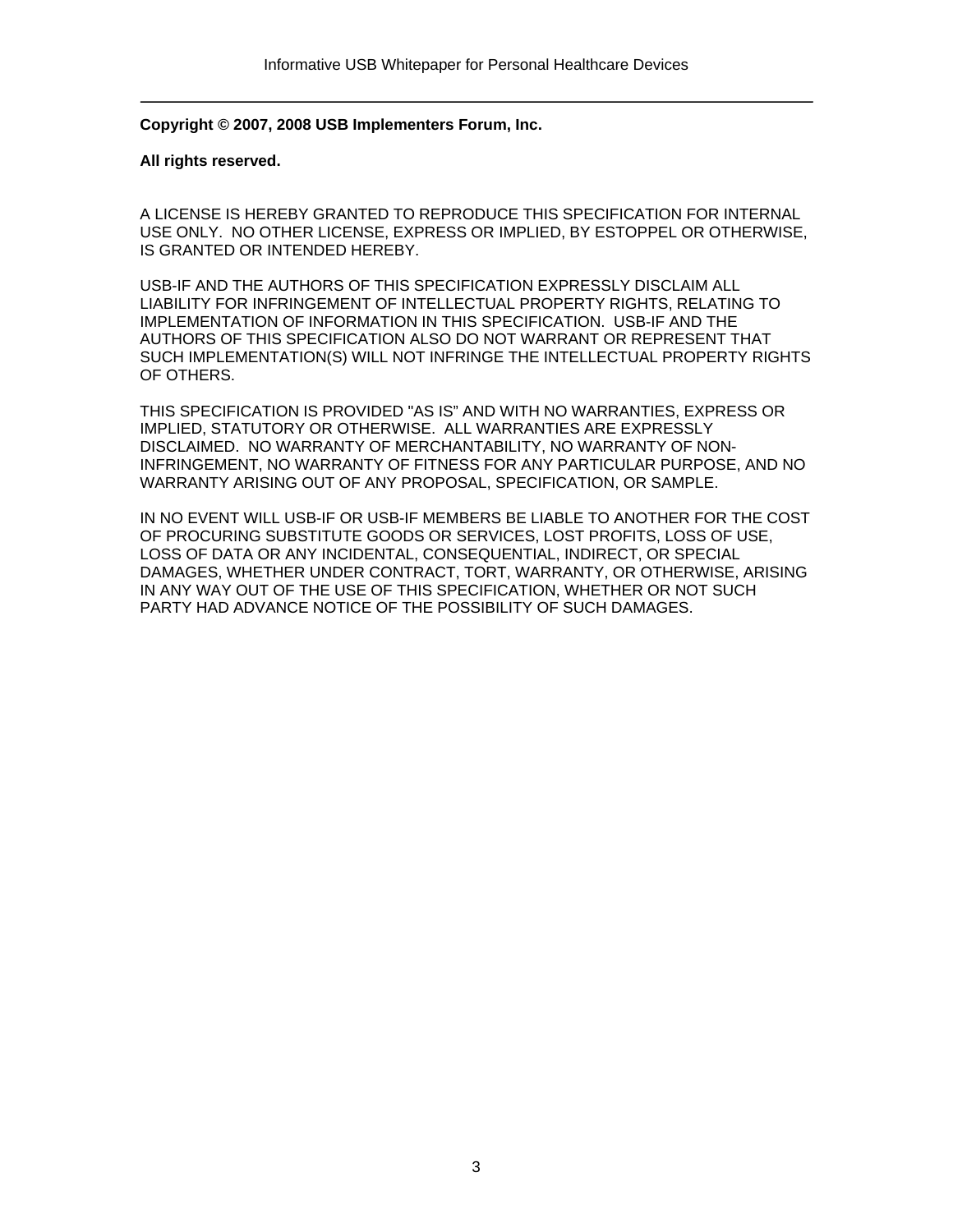## <span id="page-3-0"></span>**Table of Contents**

| 1              |    |
|----------------|----|
| $11$           |    |
| 12             |    |
| 1.3            |    |
|                |    |
|                |    |
| 2              |    |
| 3              |    |
| 4              |    |
| EMC.<br>5      | 10 |
| 6              |    |
| $\overline{7}$ |    |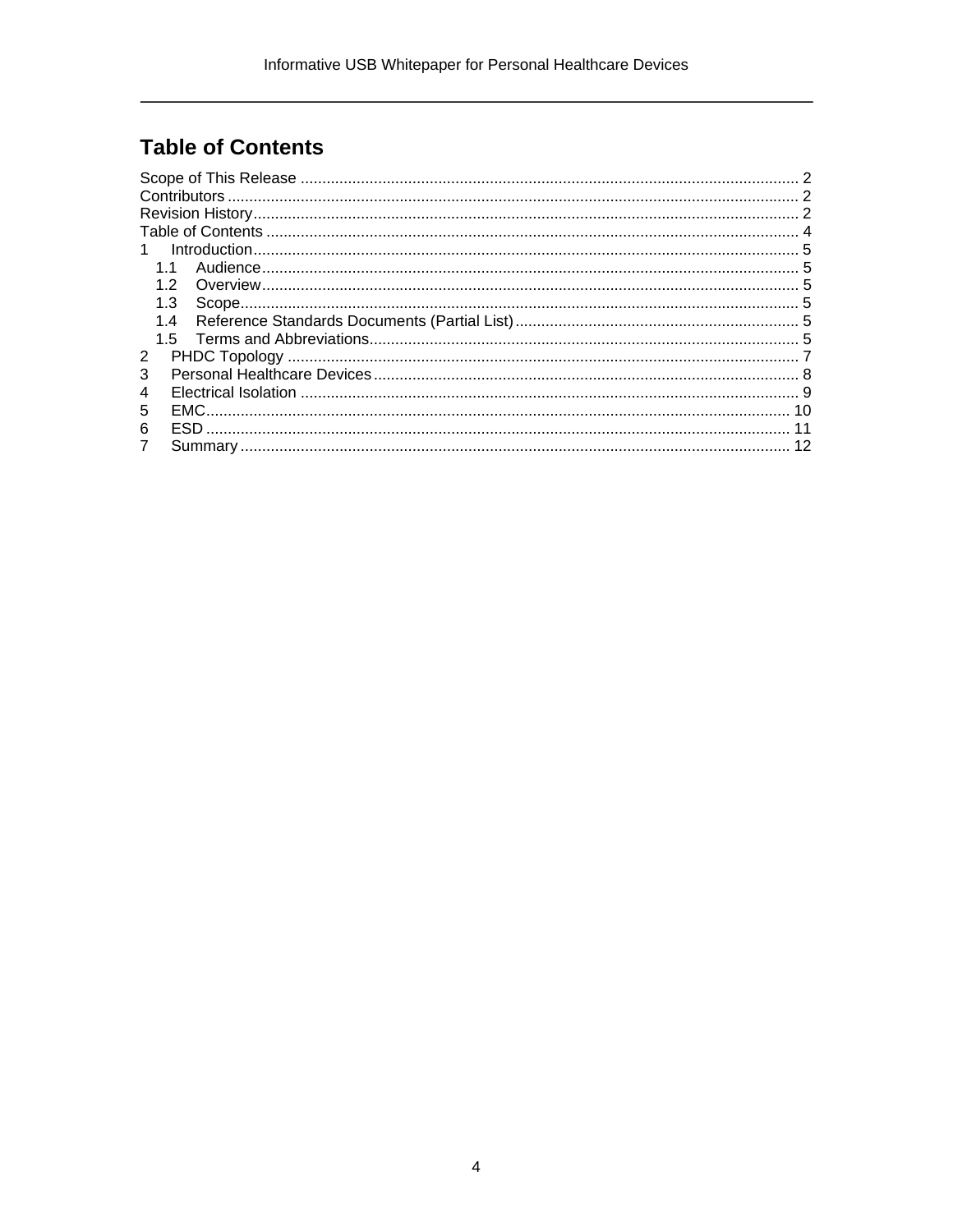#### <span id="page-4-0"></span>**1 Introduction**

#### **1.1 Audience**

The audience of this white paper is the classic USB consumer product manufacturers, who are new to the healthcare device environment.

This document is provided for informational reference only, and the authors make no guarantees about the accuracy or completeness of the content. In addition, the complete standards that are referenced should be read and reviewed by all healthcare device manufacturers as standard practice.

Please note that this whitepaper **should not** be considered as a replacement to reading the complete standards, but serve as a guide to the more critical portions of the standards.

#### **1.2 Overview**

This whitepaper is intended as an introduction to the IEC standards that may need to be followed in certain types of USB devices, including some that use the Personal Healthcare Device Class specification.

#### **1.3 Scope**

This whitepaper points to industry standards that address electrical isolation and electromagnetic compatibility for medical electrical equipment and its usage. Some of these standards may apply to certain types of personal healthcare devices. These are industry standards containing full test methodology and conditions that help ensure full product function and safety.

*The intent is to highlight critical areas and is not a replacement for reading, reviewing and implementing the full scope of the reference standards listed below.* 

#### **1.4 Reference Standards Documents (Partial List)**

Universal Serial Bus Specification, Revision 2.0, April 27, 2000, [http://www.usb.org](http://www.usb.org/)  Universal Serial Bus Device Class Definition for Personal Healthcare Devices (under ballot) IEC/UL 60601-1-2005 Medical electrical equipment – part 1: General requirements for basic safety and essential performance

IEC 60601-1-2 Medical electrical equipment – part 1-2: Electromagnetic compatibility – Requirements and tests

IEC 61000-4-2: Electromagnetic compatibility – part 4-2: Testing and measurement techniques-Electrostatic discharge immunity test

IEC 61000-4-4: Electromagnetic compatibility – part 4-4: Electrical fast transient/burst immunity test

IEC 61000-4-5: Electromagnetic compatibility – part 4-5: Testing and measurement techniques – Surge immunity test

IEC 61000-4-8: Electromagnetic compatibility – part 4-8: Testing and measurement techniques – Power frequency magnetic field immunity test

IEC 61000-4-11: Electromagnetic compatibility – part 4-11: Testing and measurement techniques – Voltage dips, short interruptions and voltage variations immunity tests

#### **1.5 Terms and Abbreviations**

Electrical isolation

| ESD.       | Electrostatic discharge                   |
|------------|-------------------------------------------|
| IEC.       | International Electrotechnical Commission |
| <b>EMC</b> | <b>Electromagnetic Compatibility</b>      |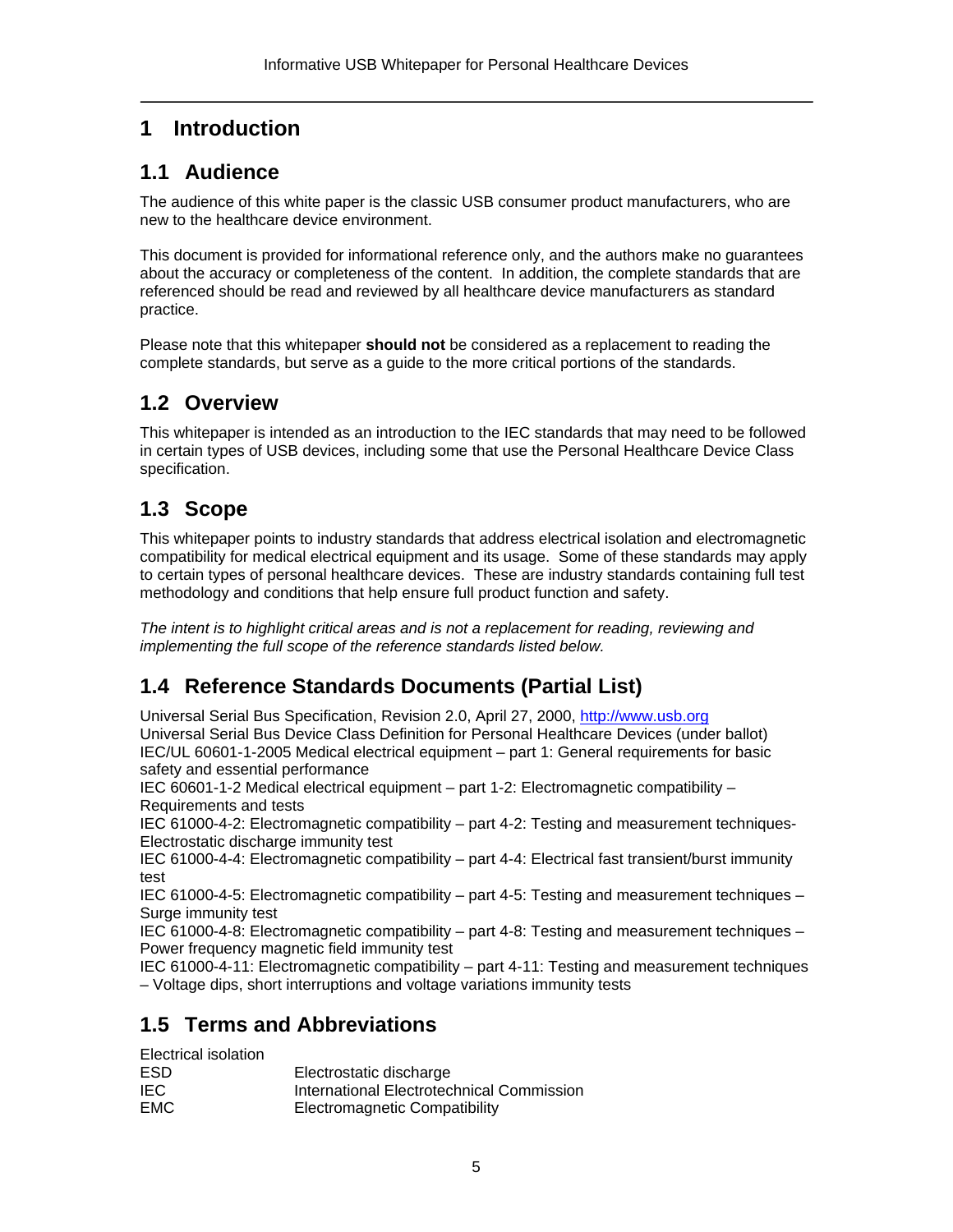| Immunity       | Immunity means the ability of apparatus to perform satisfactorily against<br>the performance criteria specified for the device in the presence of an |
|----------------|------------------------------------------------------------------------------------------------------------------------------------------------------|
|                | electromagnetic disturbance.                                                                                                                         |
| Susceptibility | Susceptibility is a lack of immunity against internal or external interference.                                                                      |
|                |                                                                                                                                                      |

Please see Universal Serial Bus Device Class Definition for Personal Healthcare Devices specification v1.0 for a list of additional terms and abbreviations.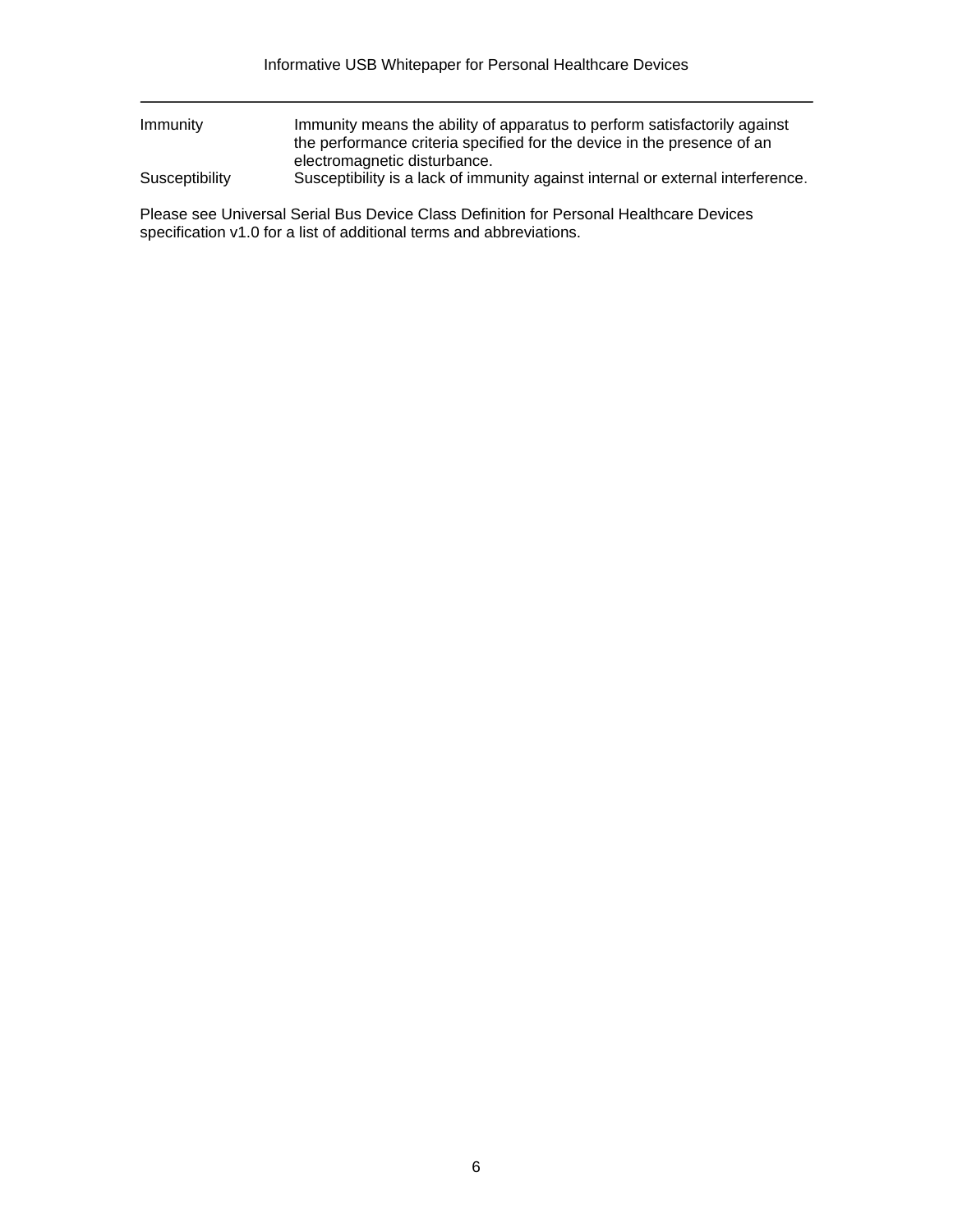#### <span id="page-6-0"></span>**2 PHDC Topology**

[Figure 1 - PHDC Topology](#page-6-1) shows the example topology of personal healthcare devices and USB hosts. It shows the personal healthcare devices function in the overall model. This paper addresses the "Wired USB" portion of the diagram. This whitepaper is of most use for personal healthcare devices that perform a medical function.



<span id="page-6-1"></span>**Figure 1 - PHDC Topology**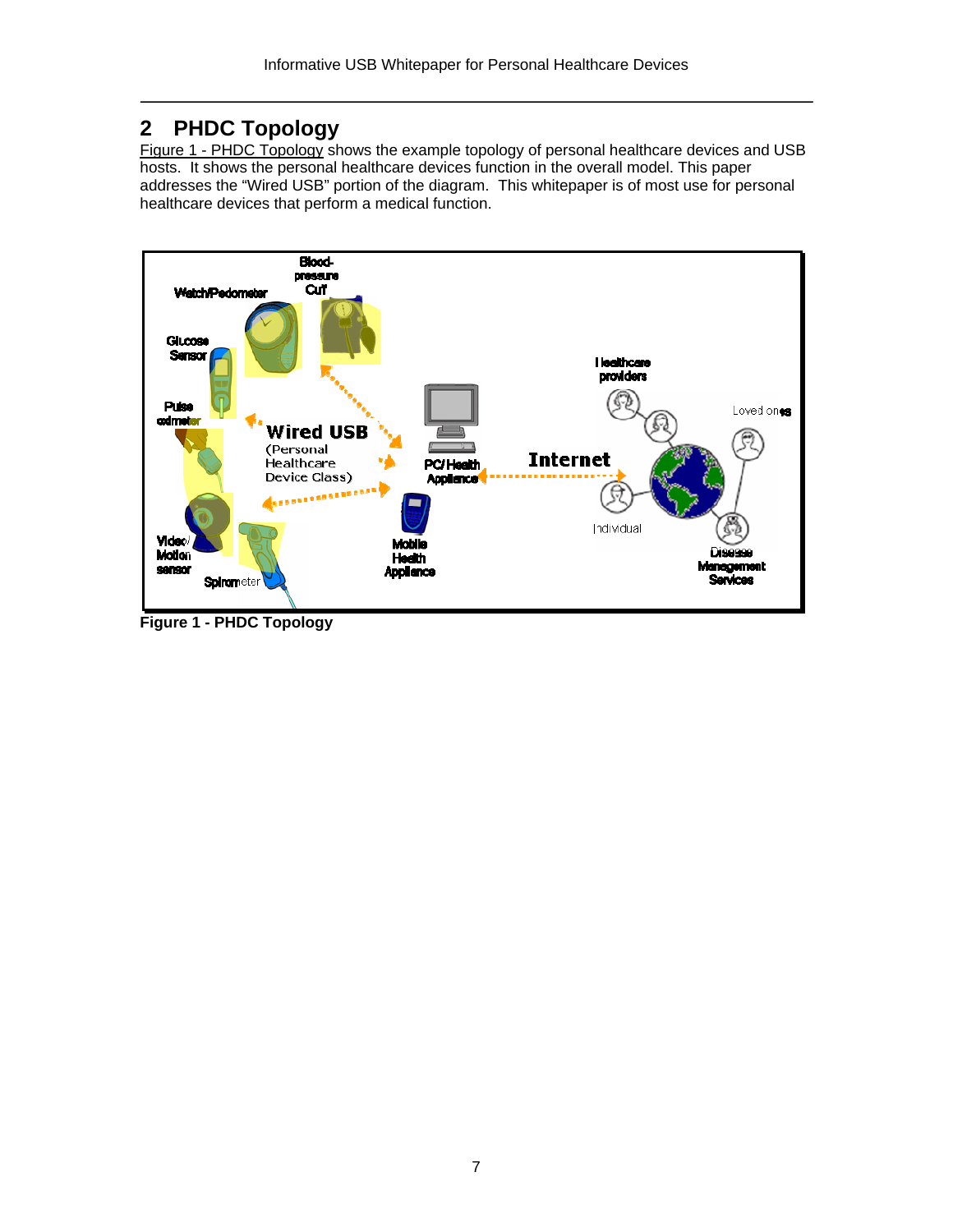#### <span id="page-7-0"></span>**3 Personal Healthcare Devices**

The PHDC focuses on the interactions between USB personal healthcare devices and USB hosts. Examples of the types of devices that are expected to send data via the PHDC are listed in [Table](#page-7-1) [1 - Example PHDC Devices.](#page-7-1) Not all of these devices perform medical functions; however, for those that may, this whitepaper may be useful.

| Table T - Example Frible Devices     |                                                                                                                                                         |  |  |  |
|--------------------------------------|---------------------------------------------------------------------------------------------------------------------------------------------------------|--|--|--|
| Theme                                | <b>Example PHDC Devices</b>                                                                                                                             |  |  |  |
| <b>Health and</b><br><b>Wellness</b> | Fitness equipment, including: pedometers, sports watches, treadmills, and<br>exercise bikes.                                                            |  |  |  |
| <b>Disease</b><br><b>Management</b>  | Disease management equipment, including: blood pressure monitors,<br>glucose meters, weight scales, pulse oximeters, pulse meters, and<br>thermometers. |  |  |  |
| Aging<br>Independently               | Monitoring equipment, including: motion sensors and pill reminders.                                                                                     |  |  |  |

#### <span id="page-7-1"></span>**Table 1 - Example PHDC Devices**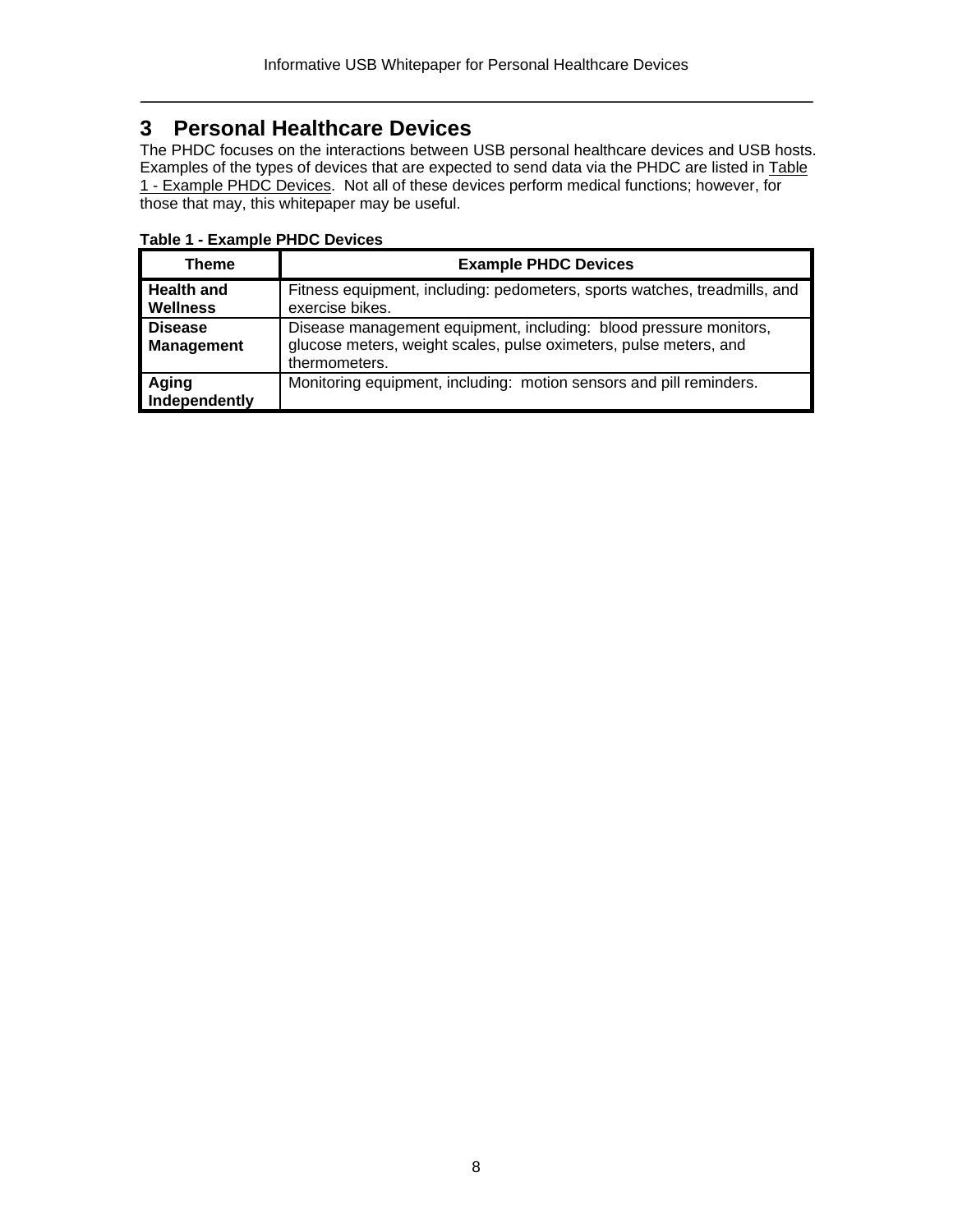#### <span id="page-8-0"></span>**4 Electrical Isolation**

IEC 60601-1 defines medical equipment electrical safety conditions to protect patients, caregivers, and surroundings. The areas to highlight are covered under "patient leakage" found in clause 8.7.4.7 (a, b, c, d, h) and "patient auxiliary current" found in clause 8.7.4.8. Please refer to IEC 60601-1 for complete test parameters and conditions.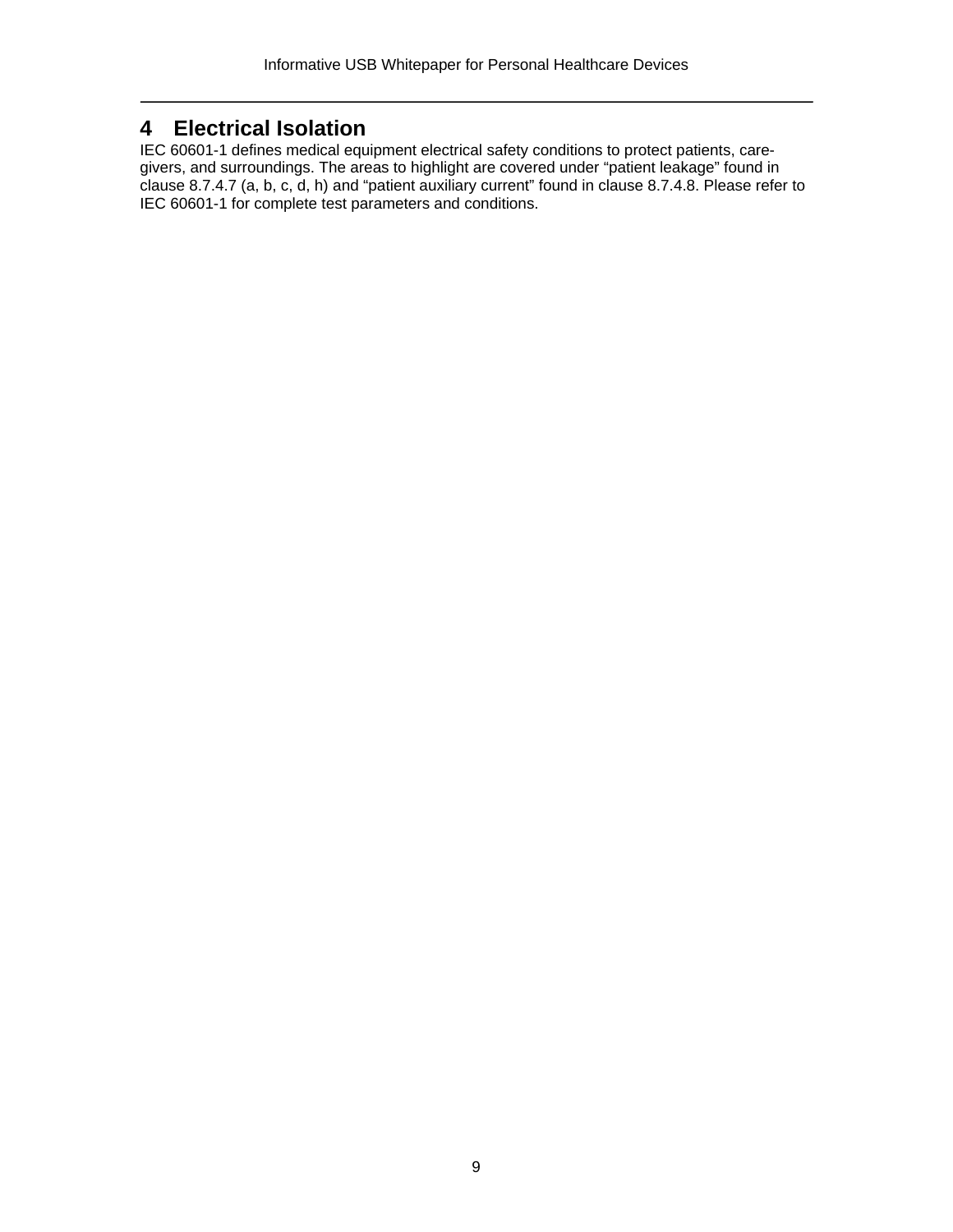#### <span id="page-9-0"></span>**5 EMC**

Medical equipment and medical systems must have adequate immunity to be able to provide basic safety and essential performance in the presence of electromagnetic disturbances. This applies to both conditions of emissions and immunity. Since November 2005, medical equipment has had to comply with the updated IEC 60601-1-2-2005 EMC standard.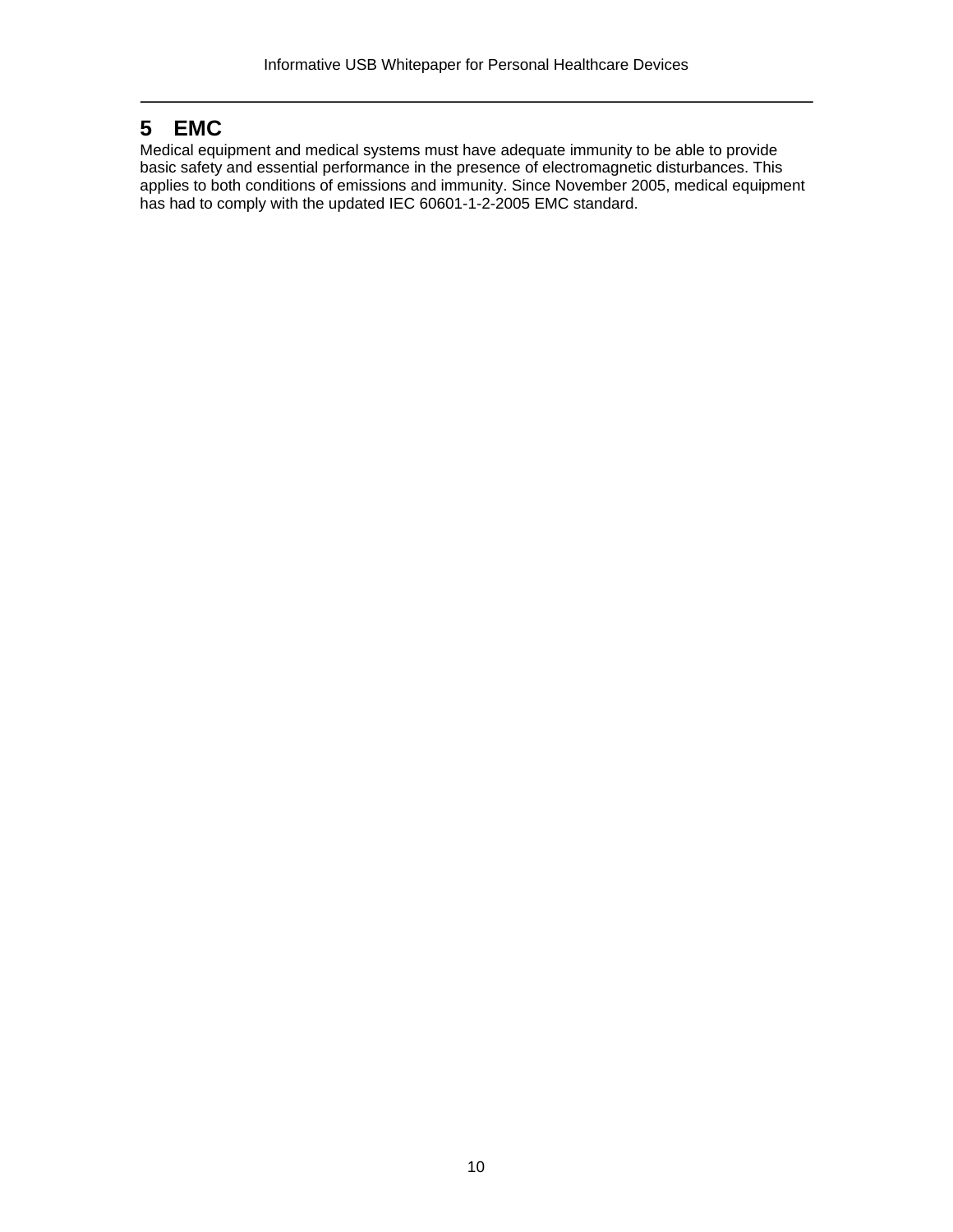#### <span id="page-10-0"></span>**6 ESD**

IEC 61000 contains certain immunity tests and calls out important testing conditions that deserve to be highlighted.

IEC 61000-4-2 is an ESD test. It is highly recommend that all of the pins (contacts) of all ports of the unit under test be tested to ensure critical protection and isolation. These test conditions are different than what is called out in IEC 61000-4-2 and are very important to note.

IEC 61000 contains clauses 4-5 Electrical Fast Transient/Burst, 4-5 Surge, 4-8 Power frequency (50/60 Hz) magnetic field and 4-11 Voltage dips, short interruptions, and voltage variations on power-supply-input line. These tests should be conducted as described in the IEC 61000 standard.